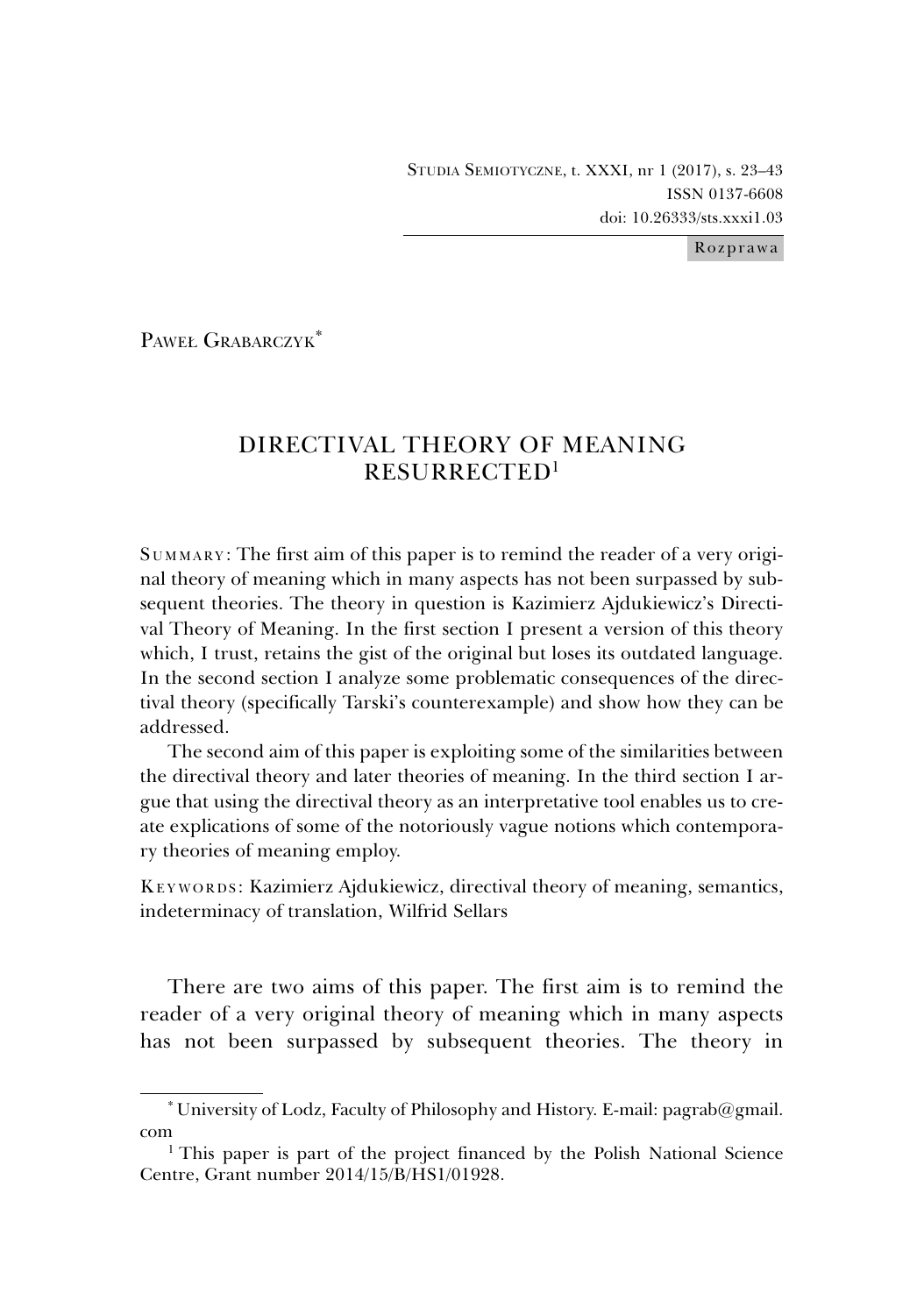question is Kazimierz Ajdukiewicz's Directival Theory of Meaning (henceforth DTM). It was the world's first foray into functional role semantics, predating Wittgensteinian intuitions of "meaning as use" (Wittgenstein 1967) by almost 20 years. Despite this it has never been widely recognized or analyzed outside of Poland (apart from passing remarks by Carnap (Carnap 1959) and Quine (Quine 2013, p. 59)). There are two reasons for this. The first reason is that its original presentation leaves a lot to be desired when it comes to accessibility. In section 1 I present a version of the DTM which, I trust, will retain the gist of the original version but lose its outdated language and will simplify it as much as possible. The second reason is that it was quickly abandoned by Ajdukiewicz because of its counterintuitive consequences. In section 2 I will analyze these consequences (specifically Tarski's counterexample) and show how they can be addressed.

The second aim of this paper is to exploit some of the similarities between the DTM and later theories of meaning, specifically the theories of Wilfrid Sellars, Ned Block, Jerry Fodor and Willard Van Orman Quine. In section 3 I will show that apart from being a theory of meaning DTM can also be used as a pretty robust interpretative tool. I argue that using DTM in this manner not only helps us to understand these theories better but also enables us to create explications of some of the notoriously vague notions these theories employ.

## 1. DIRECTIVAL THEORY OF MEANING EXPLAINED

The directival theory of meaning was developed by Kazimierz Ajdukiewicz over two papers: *O znaczeniu wyrażeń* (*On The Meaning Of Expressions*) 2 and *Sprache und Sinn* (*Language and Meaning*)3. Although only the latter paper presents the full-blown version of the theory, it is important to remember about the former as it contains some

<sup>&</sup>lt;sup>2</sup> The original Polish version has been published in (Ajdukiewicz 1985b) and can also be found in (Ajdukiewicz 1985b) the English translation can be found in (Ajdukiewicz 1978b).

<sup>3</sup> The original paper can be found in (Ajdukiewicz 1934), the Polish translation can be found in (Ajdukiewicz 1985a), the English translation can be found in (Ajdukiewicz 1978a).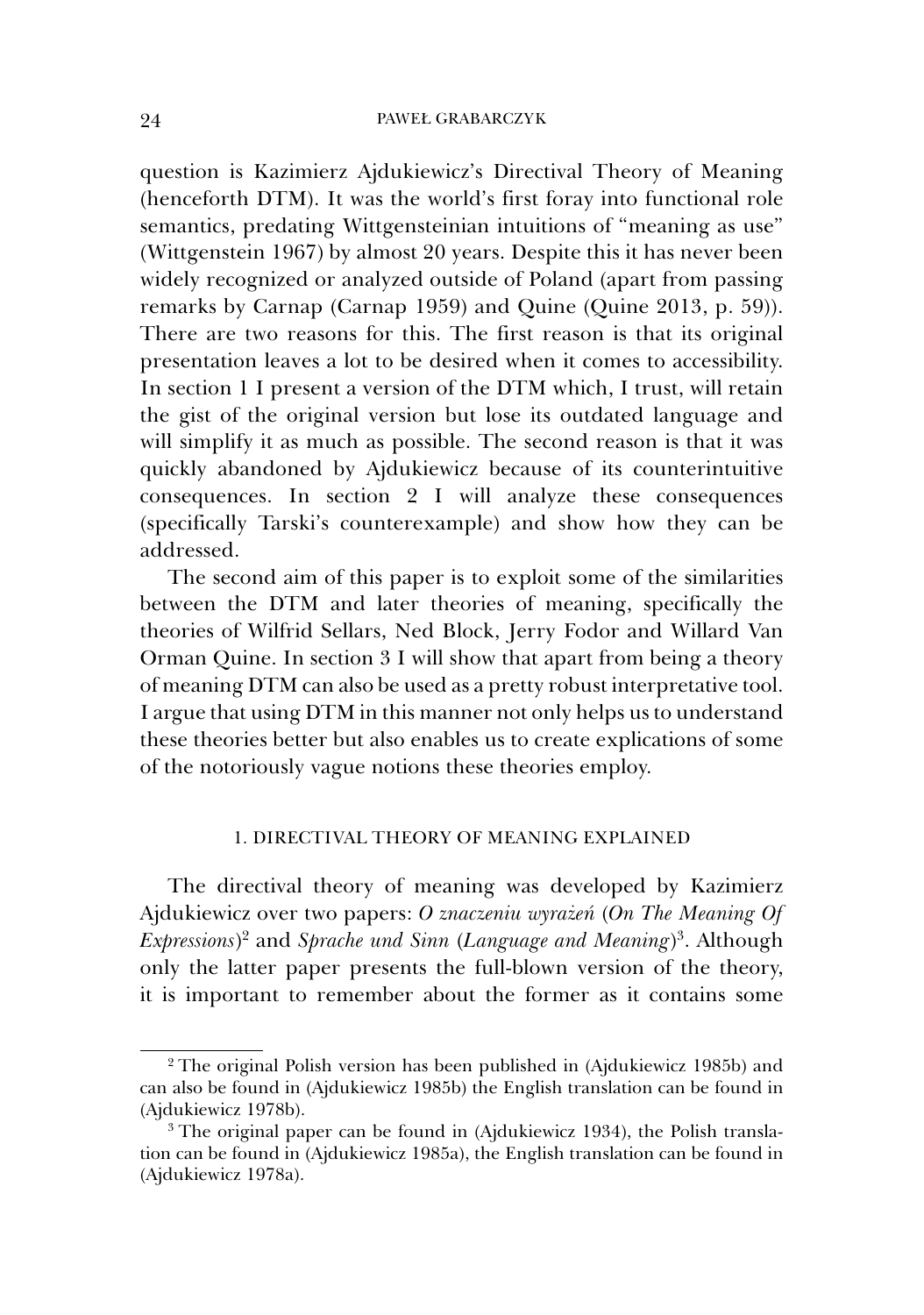preliminary considerations that have shed much needed light on assumptions which are crucial for understanding the theory<sup>4</sup>.

It is worth starting with the central intuition that motivated DTM. It is so ubiquitous and common that it could be summed up in a popular slogan: "People do not argue over semantics". What this means is that sometimes the argument between two sides reaches a point where the sides start to suspect that the disagreement is merely verbal.

What happens next is interesting because of two reasons. The first interesting thing is that (for most of the time) people know how to test their suspicion. Contrary to what might seem to be the obvious solution they do not expect their interlocutors to provide a full definition of the problematic expression. Instead, they try to detect the suspected verbal difference by asking a few key questions about the expression. So, for example, if I was to discover that my interlocutor uses the term "idea" the same way I do, I may start by asking if "ideas" are mental entities. If the answer indicates a difference in usage, it might be enough to decide that the dispute was only verbal, that she meant something different – e.g. platonic ideas.

The second interesting thing is that the moment the two sides discover that the difference was only verbal the disagreement disappears<sup>5</sup>. Most of the time people do not have the motivation to fight with conventions because there is no right or wrong there and some of the conventions are mandatory: either you accept the convention and stay with the community that supports it, or you do not and you are automatically excluded from that community. Starting with these common sense observations Ajdukiewicz presumed that for every noncompound expression there are mandatory conventions and that they are adhered to in the act of confirming certain sentences. When someone knows the meaning of a given expression, and are then asked about it, they have to confirm certain sentences that this expression figures in. And if they refuse to do so, they are excluded from the community of users of this particular expression. Naturally,

<sup>4</sup> Some researchers consider both papers to be two different versions of the theory (Hanusek 2013).

<sup>&</sup>lt;sup>5</sup> Or is vastly diminished. The point here is that it is significantly easier to achieve agreement, even if we have different views on which of the available dictionaries is to be treated as obligatory.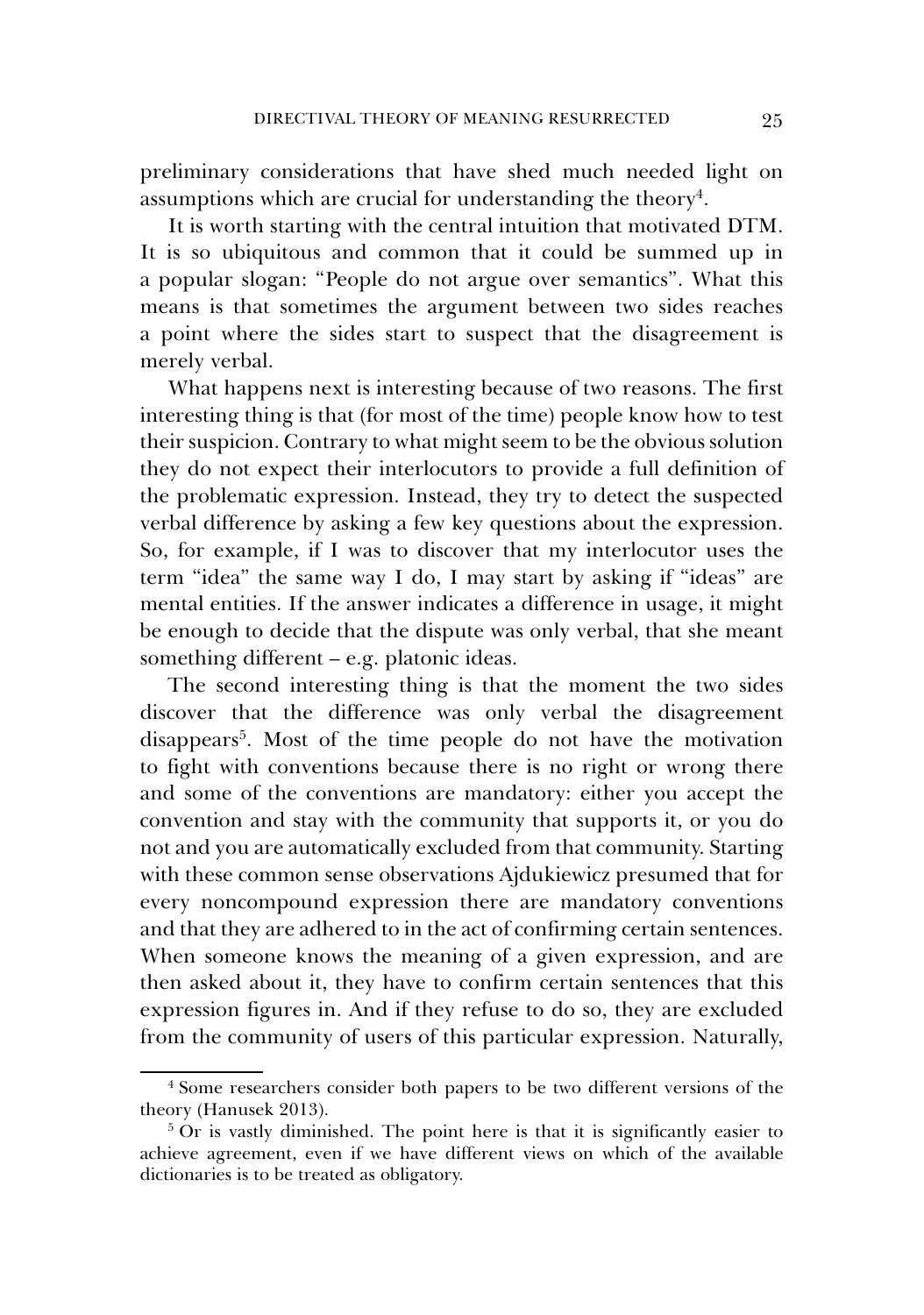the model examples of these mandatory conventions are analytic sentences. For example, if you refuse to confirm a sentence "A circle is a figure" then you will be denied the knowledge of the meaning of the term "a circle"6 and once it is revealed that there is a (admittedly unspecified) number of expressions you do not know the meaning of, you will not be treated as an English speaking person.

The novel idea Ajdukiewicz adds to these observations is his insistence that it should work both ways – if you accept a certain set of sentences which contain a given expression, you can be said to know its meaning. There is nothing more to it – to know the meaning of a word is to have a disposition to confirm its meaning directives (as the specified set of obligatory sentences are to be called). So, what do these meaning directives look like? In general a directive can be presented as a sentence in the form:

If *u* is a user of a language *L* and *u* is in a situation *S* then *u* confirms a sentence *p*.

It is easy to see that the normativity of meaning is built into the directives from the start. Using a simple rule of contraposition we can derive the following consequence: if someone does not confirm sentence *p* than either they are not in the situation *S* or they are not a speaker of the language *L*. It means that if the user is allowed to disregard language directives they are automatically excluded from a given speaking community<sup>7</sup>. One thing to keep in mind is that what we talk about is the act of confirmation of a sentence and not the act of utterance. It is worth pointing this difference out because ignoring it may easily lead to a significant misinterpretation. The theory does not require the user to produce utterances automatically whenever they are in a given situation but only to react accordingly whenever they are asked to confirm the sentence  $p$  in a proper situation. Again, analytic sentences are a good example here. We are not expected to walk around and whisper them to ourselves all the time. What is

<sup>6</sup> Of course you might as well be denied the knowledge of the meaning of the word "a figure" but it will be tested the same way – you will be asked to accept some other sentences the term "a figure" figures in.

<sup>7</sup> Needless to say it is an idealization. The forbidden behavior would have to be somewhat systematic for her to be really excluded. The important part is that the behavior would be treated as an error and not as an expression of their (even very peculiar) point of view.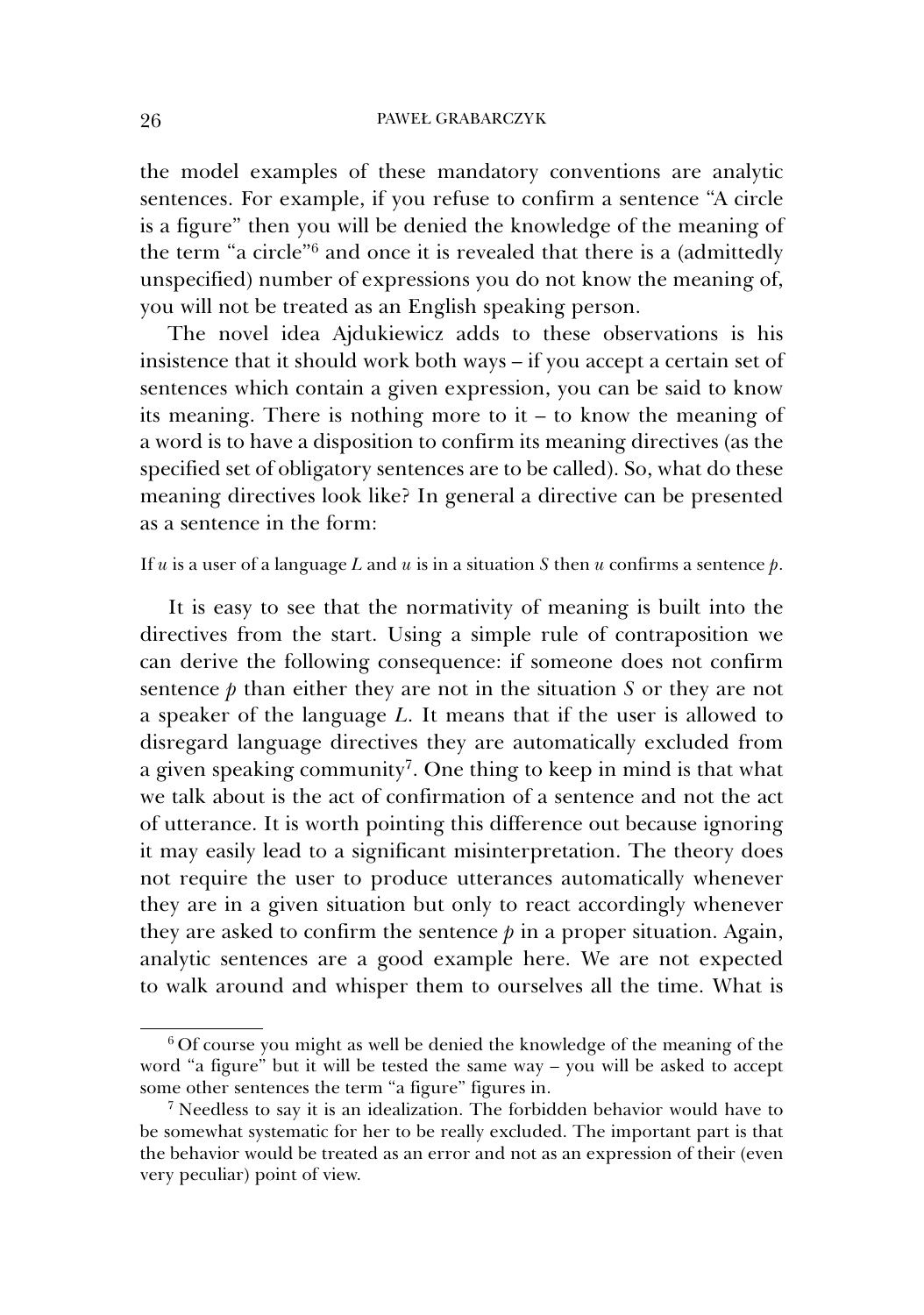expected of us instead is a constant, enduring disposition to confirm them when asked to.

We can now group the meaning directives into three sets depending on the type of situation *S*.

| Directive type         | Axiomatic                   | Inferential                           | Empirical                  |
|------------------------|-----------------------------|---------------------------------------|----------------------------|
| Character of S         | Anything                    | Set of sentences                      | Physical stimulus          |
| Example of $S$         |                             | " $p$ implies $q$ "<br>" $p$ obtains" | The touching of<br>a nerve |
| Sentence to<br>confirm | "A is identical<br>to $A$ " | " <i>q</i> obtains"                   | "It hurts!"                |

**Table 1:** Types of meaning directives

Now let me characterize the types of directives indicated above.

In the case of axiomatic directives there are no requirements specified as to what situation *S* has to be. It can be any possible stimulus – verbal, physical or a combination of both. There can be no stimulus at all. The point here is that in each and every situation the user is expected to confirm some of the sentences of her language (such as the identity statement used in the table).

The inferential directives seem to be another intuitive example of the idea of obligatory rules: after all, this is how most of us learn logic – we are told that whenever we confirm a given sentence we have to confirm another, subsequent sentence. If we do not follow those instructions we will not master logic because it is exactly what mastering logic boils down to. This normative aspect of logic works exactly the same way as it is supposed to work in the DTM.

Last but not least, we have empirical directives. It is important to note that the way I explain them here presents the most significant departure from Ajdukiewicz's version. As can be seen in Table 1, I have described the situation *S* which precedes the confirmation of the sentence  $p$  as a physical stimuli. Contrary to this, Ajdukiewicz referred to mental states rather than to their physical causes. But despite the psychological language that he was using most of his examples of empirical directives adhere to physical stimuli and not their mental correlates. Case in point: in the example I have used in the table above Ajdukiewicz talks about the expected confirmation of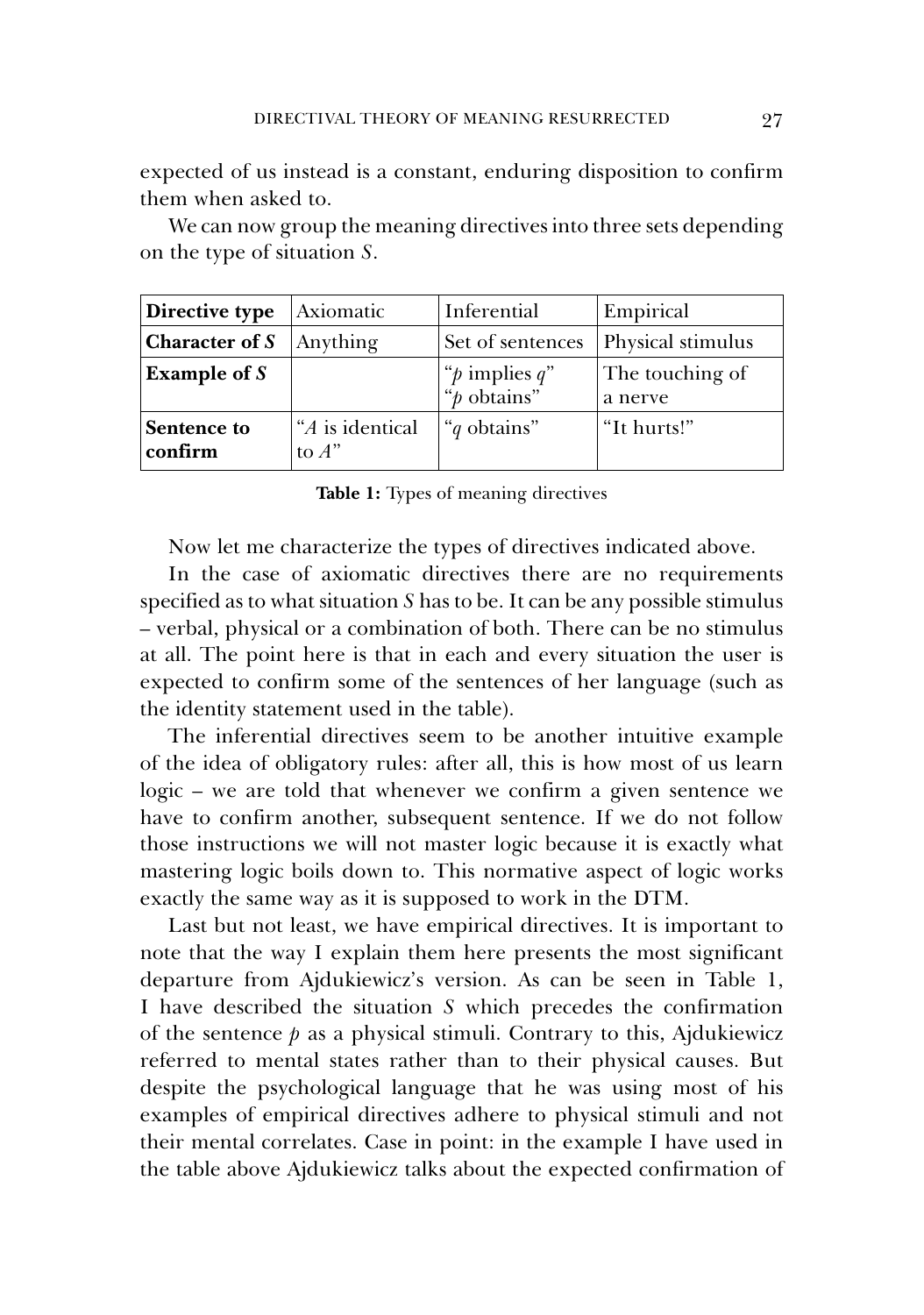the sentence "It hurts!" when a dentist touches the nerve of a patient's tooth and not about the feeling of pain8.

There is an additional difficulty that most of the examples of empirical stimuli lead to. If I am presented with an object and asked to confirm the sentence "This object is red", I may refrain from doing so because I believe that the lighting in the room is so different from normal lighting that I am no longer sure of the object's color. It complicates matters because we have to expand the directive by a requirement that the user has a belief that the situation (understood as a state of the environment and the perception apparatus) is typical or normal. The addition of beliefs introduces a hybrid category of directives, a mix between the empirical and the inferential ones, one part of the situation *S* being a sentence expressing the belief and the other being a stimulus. Ajdukiewicz mentions this complication but does not elaborate on it (Ajdukiewicz 1934). I too am going to skip it in the present exposition of the DTM.

So, how is the notion of meaning to be derived from these three types of directives? Let us assume that we created a list of directives for every noncompound expression of the language. Once we have it, the next step would be to get the notion of synonymy. The intuitive formulation of the relation between the meaning directives and synonymy is this: expressions are synonymous when the meaning directives describe them identically. To present the notion of synonymy in a less metaphoric fashion we have to use an example of a very simple language. Let us say that it contains only the following axiomatic directives:9

$$
P(a)
$$
,  $S(c)$ ,  $R(c)$ ,  $R(d)$ ,  $Q(b)$ ,  $P(b)$ ,  $P(c)$ ,  $Q(a)$ 

Now, focus on terms *a* and *b*. The interesting thing about them is that if you switch their places – replace every instance of *a* with *b* and *vice versa* you will end up with the same list of directives – the only difference being the order of the directives:

<sup>8</sup> The other important reason for preferring physical stimuli over mental states is that it will make our task in section 3 much easier.

<sup>&</sup>lt;sup>9</sup> That these are axiomatic directives can be easily deduced from their syntactic structure. Only axiomatic directives can be presented as a single sentence.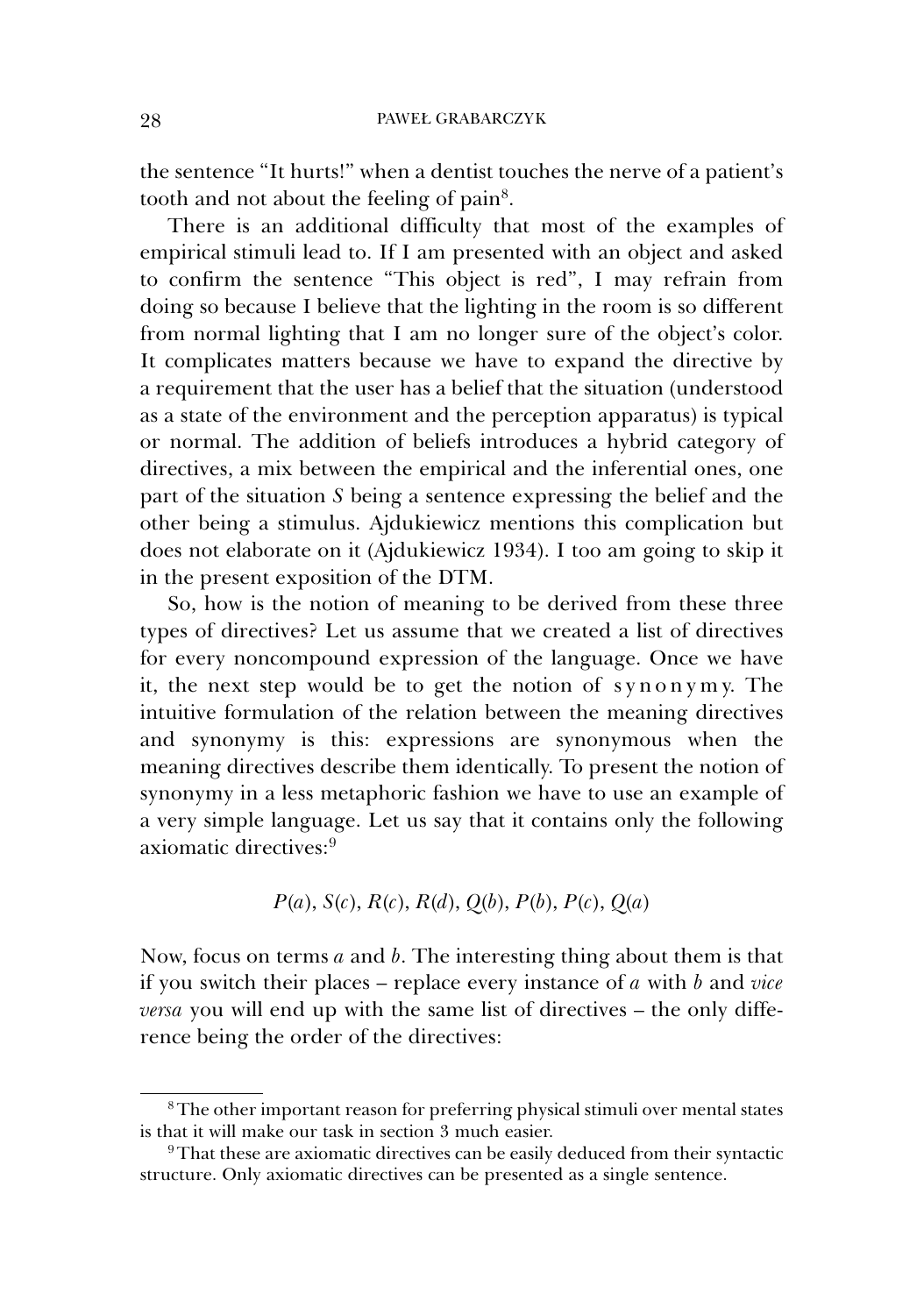*P*(*b*), *S*(*c*), *R*(*c*), *R*(*d*), *Q*(*a*), *P*(*a*), *P*(*c*), *Q*(*b*)

Using this observation Ajdukiewicz proposed to use this operation of systematic simultaneous replacement of terms to define the notion of synonymy:

Expressions *a* and *b* are synonymous iff they can be simultaneously replaced in all respective meaning directives without changing the sum of all the meaning directives of the language.

The obvious next step is to use abstraction to obtain the definition of meaning:

The meaning of an expression is the set of all the expressions which are synonymous with it.

It is easy to see that in most cases this definition yields rather disappointing results: in the case of expressions which are not synonymous with any other expression their meaning turns out to be a singleton consisting only of themselves. To counter this, Ajdukiewicz introduces a new (and at the time rather novel) idea: he proposed to define meaning by appealing to the notion of translation. To present it, we will use another example of a simple language, let us call it *L*. Let *L* contain the following terms: two one-place predicates:  $-P(x)$ ,  $Q(x)$ ; three constants – *a*, *b*, *c*; one zero-place predicate (a sentential constant) *Z*. Additionally we introduce three symbols which signify physical stimuli: *α*, *β*, *γ*. It is important to stress that these symbols are not parts of *L*. They symbolize the extra-linguistic element in empirical directives. Now assume that *L* contains the following directives:

Axiomatic directives:

1.  $P(a)^{10}$ 2. *P*(*a*) & *Q*(*b*)

Inferential directives: 1.  $P(a) \models Q(b)^{11}$ 

<sup>&</sup>lt;sup>10</sup> Understood as: "in every situation confirm the sentence  $P(a)$ " and so on.

<sup>&</sup>lt;sup>11</sup> Understood as: "If you confirm the sentence  $P(a)$  you have to confirm the sentence  $Q(b)$ " and so on.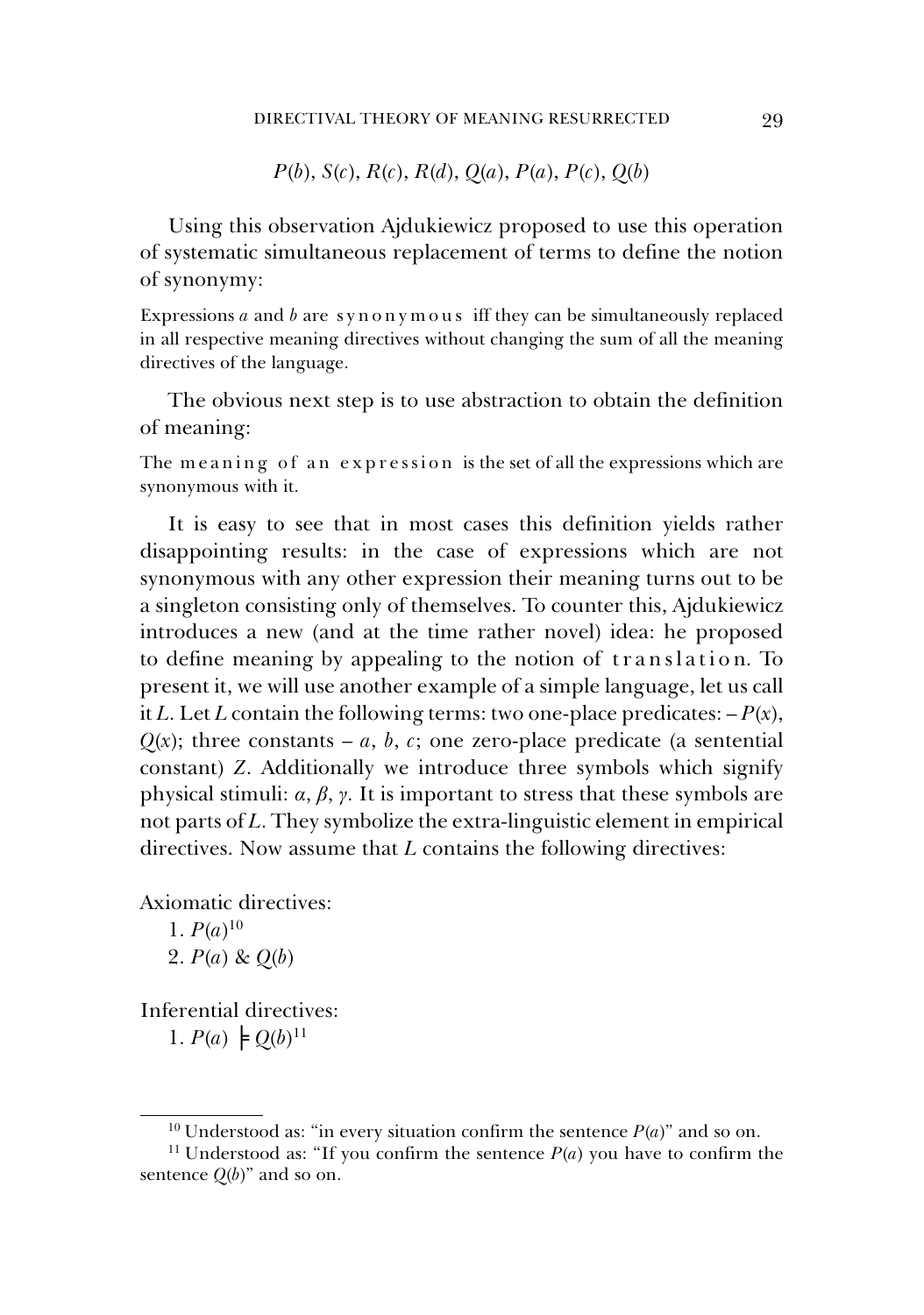2.  $P(a) \& Q(b) \models Q(c)^{12}$ 3.  $Q(b) \models Z$ 

Empirical directives:

1. *α*; *Z*<sup>13</sup> 2. *β*; *Q*(*b*) 3. *γ*; *Z*

Having all this we are ready to build something Ajdukiewicz called a language matrix<sup>14</sup>. A language matrix is divided into three sections corresponding to three types of directives. In our example they are designated by numerals 1, 2 and 3 in the first column of the table. Horizontally the table is divided into two parts indicating two parts of a directive: the first part (designated by the Roman numeral I) contains the situation specified by the directive (or the lack of a specified situation in the case of axiomatic directives), the second part (designated by the Roman numeral II) contains the sentence which the directive requires to be confirmed. Every sentence put into a language matrix is divided into its constituent parts using the following procedure: the first cell contains the sentence itself, the next cell contains its main connective or a predicate (in the case of an atomic sentence), the next cell contains the first argument of the connective (or an argument of the predicate). Then the same procedure applies to the first argument – we put its main connective first, then its first argument and so on. When we achieve the level of atomic parts we move on to the second argument of the main connective of the sentence we started with. The pattern is repeated for as long as there is nothing more to decompose. If we applied this procedure to our simple language we would end up

 $12$  You might be surprised that, given the existence of the axiomatic directive 2 and the inferential directive 2 the sentence  $Q(c)$  is not an axiomatic directive as well. After all, it is a consequence of these directives taken together. The point of this example is to show that some of the consequences of the language rules are not by itself language rules and can be overlooked by the language user. This characteristic of the DTM will be used later in section 3.

<sup>&</sup>lt;sup>13</sup> Understood as "In this situation (when the situation is *α*) confirm the sentence *Z*" and so on (I use an indexical term to stress the extra-linguistic aspect of *α*).

<sup>&</sup>lt;sup>14</sup> This part is a substantially modified version of the original example. First of all, I use a modern predicate logic notation and secondly, I present the matrices in a more visual way which I believe makes the whole idea much easier to grasp.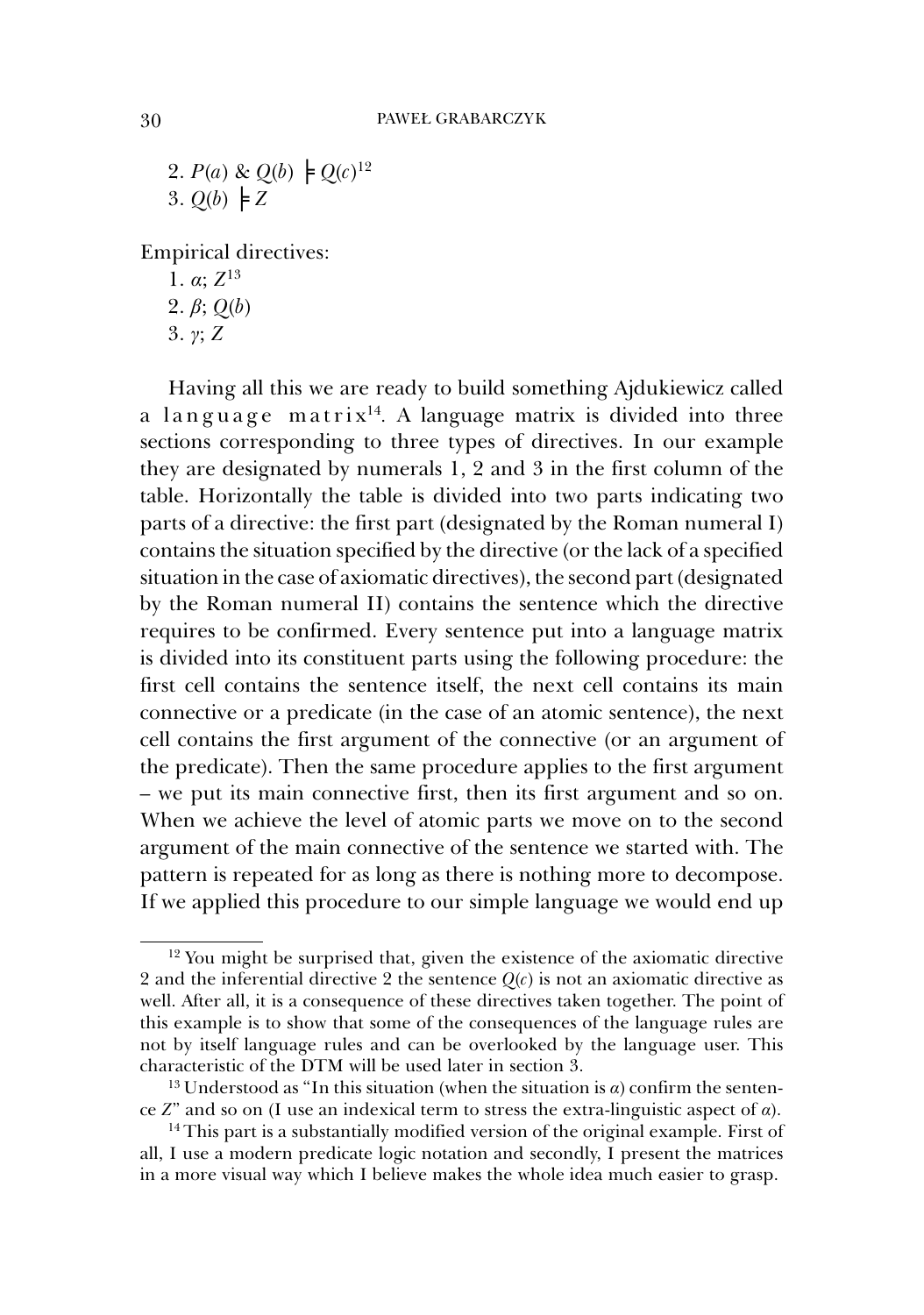|         |                     |                  |                  |                |                  |         | П |   |                  |                  |                  |                |                  |       |   |                  |
|---------|---------------------|------------------|------------------|----------------|------------------|---------|---|---|------------------|------------------|------------------|----------------|------------------|-------|---|------------------|
|         | 1                   | $\overline{2}$   | 3                | $\overline{4}$ | 5                | 6       | 7 | 8 | 1                | $\overline{2}$   | 3                | $\overline{4}$ | 5                | 6     | 7 | 8                |
| 1.1     |                     |                  |                  |                |                  |         |   |   | P(a)             | $\boldsymbol{P}$ | $\mathfrak{a}$   |                |                  |       |   |                  |
| 1.2     |                     |                  |                  |                |                  |         |   |   | $P(a) \& Q(b)$   |                  | & $ P(a) P$      |                | $\boldsymbol{a}$ | Q(b)Q |   | $\boldsymbol{b}$ |
| 2.1     | P(a)                | $\boldsymbol{P}$ | $\mathfrak{a}$   |                |                  |         |   |   | $\mathcal{Q}(b)$ | Q                | $\boldsymbol{b}$ |                |                  |       |   |                  |
| $2.2\,$ | $P(a) \& Q(b) \& P$ |                  | P(a)   P         |                | $\boldsymbol{a}$ | Q(b)  Q |   | b | Q(c)             | $\mathcal{Q}$    | $\mathcal C$     |                |                  |       |   |                  |
| 2.3     | Q(b)                | Q                | $\boldsymbol{b}$ |                |                  |         |   |   | Z                |                  |                  |                |                  |       |   |                  |
| 3.1     | $\boldsymbol{A}$    |                  |                  |                |                  |         |   |   | Z                |                  |                  |                |                  |       |   |                  |
| 3.2     | B                   |                  |                  |                |                  |         |   |   | Q(b)             | $\mathcal{Q}$    | $\boldsymbol{b}$ |                |                  |       |   |                  |
| 3.3     | $\Gamma$            |                  |                  |                |                  |         |   |   | Z                |                  |                  |                |                  |       |   |                  |

with the following table (note the extra-linguistic part in the left bottom corner).

**Table 2:** The language matrix of L

The main point about a language matrix is that it enables us to extract the structure of the language and abstract away from the actual expressions it uses. We could do that in a variety of ways but I find it the easiest to simply use some sort of visual indication. To extract the structure we are interested in we simply replace the symbols with graphical patterns; let us call it an expressionless language m a t r i x.



**Table 3:** The semantic structure of L (expressionless language matrix)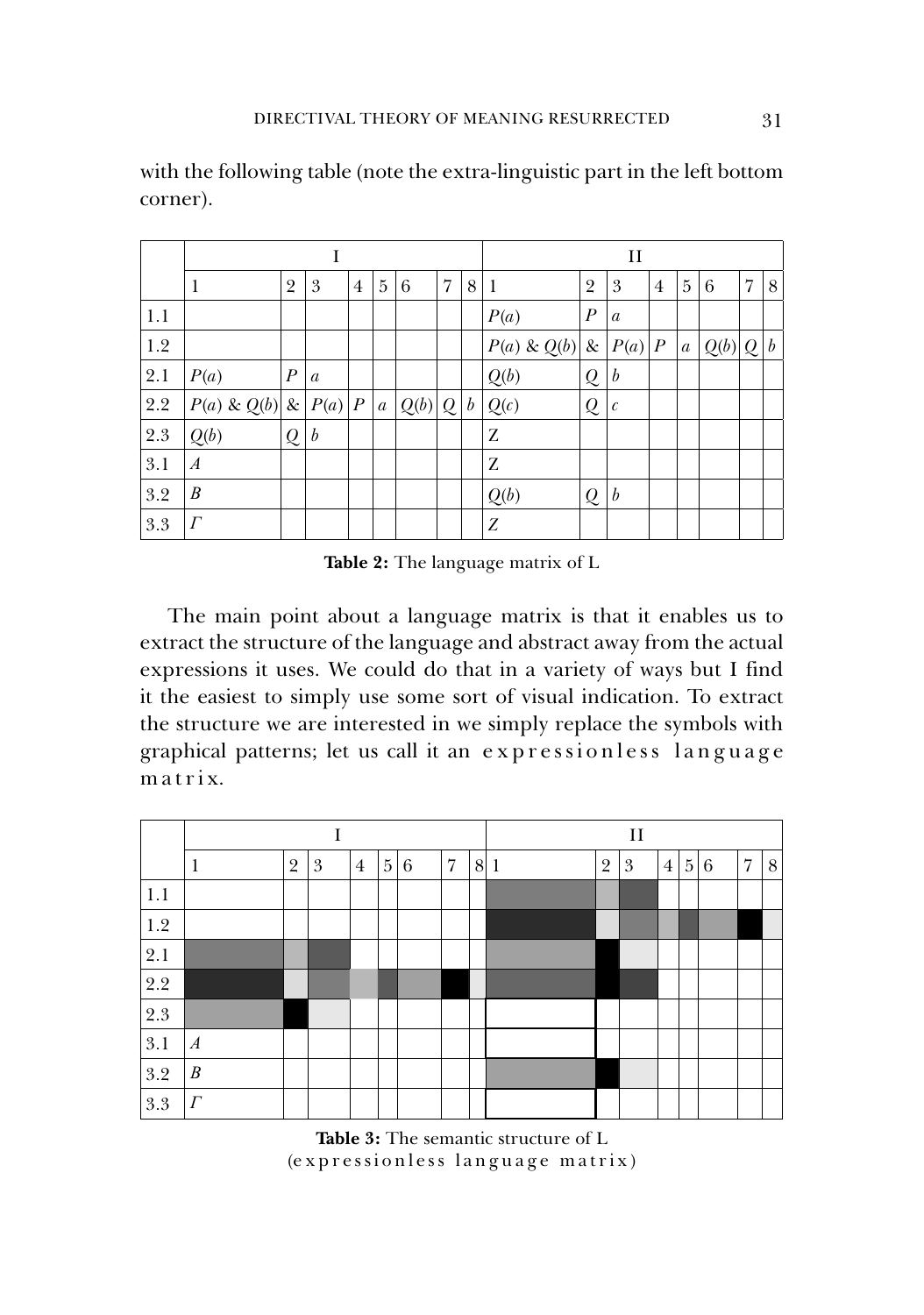Now you could fill this table anew using the following rules:

1. You do not change the *α*, *β*, *γ* records as they are extra-linguistic elements of the table.

2. You do not fill the white records.

3. Whenever you put something in the record you have to repeat the same symbol in every record with the same pattern.

Every table obtained this way represents a language, which is translatable to the language we started with. Finally, the idea of a language matrix gives us the possibility to define meaning:

The meaning of a noncompound expression  $t$  in the language *L* is an ordered pair 〈*SL*, *P*〉 consisting of the structure of *L* (*SL*) and the set of places *t* occupies in this structure (*P*)15.

As you have seen, the structure can be presented in the form of a language matrix and the set of places a given expression occupies can as well be shown visually. So, for example, the meaning of the expression  $Q(b)$  from our table can be presented via the following diagram<sup>16</sup>.



It shows that the DTM realizes the noble goal of a reductive, syntactic definition of meaning – the meaning can be literally represented as a shape, which makes it easy to handle mechanically. The fact that what we started with are the acts of confirmation of sentences just adds

 $15$  The relation of synonymy can still be defined using the notion of mutual exchangeability in meaning directives, just like we did on page 6.

<sup>&</sup>lt;sup>16</sup> To stress the possibility of representing the meaning of the expression visually I omitted the extra-linguistic parts of the table. It is possible whenever a language matrix is fixed.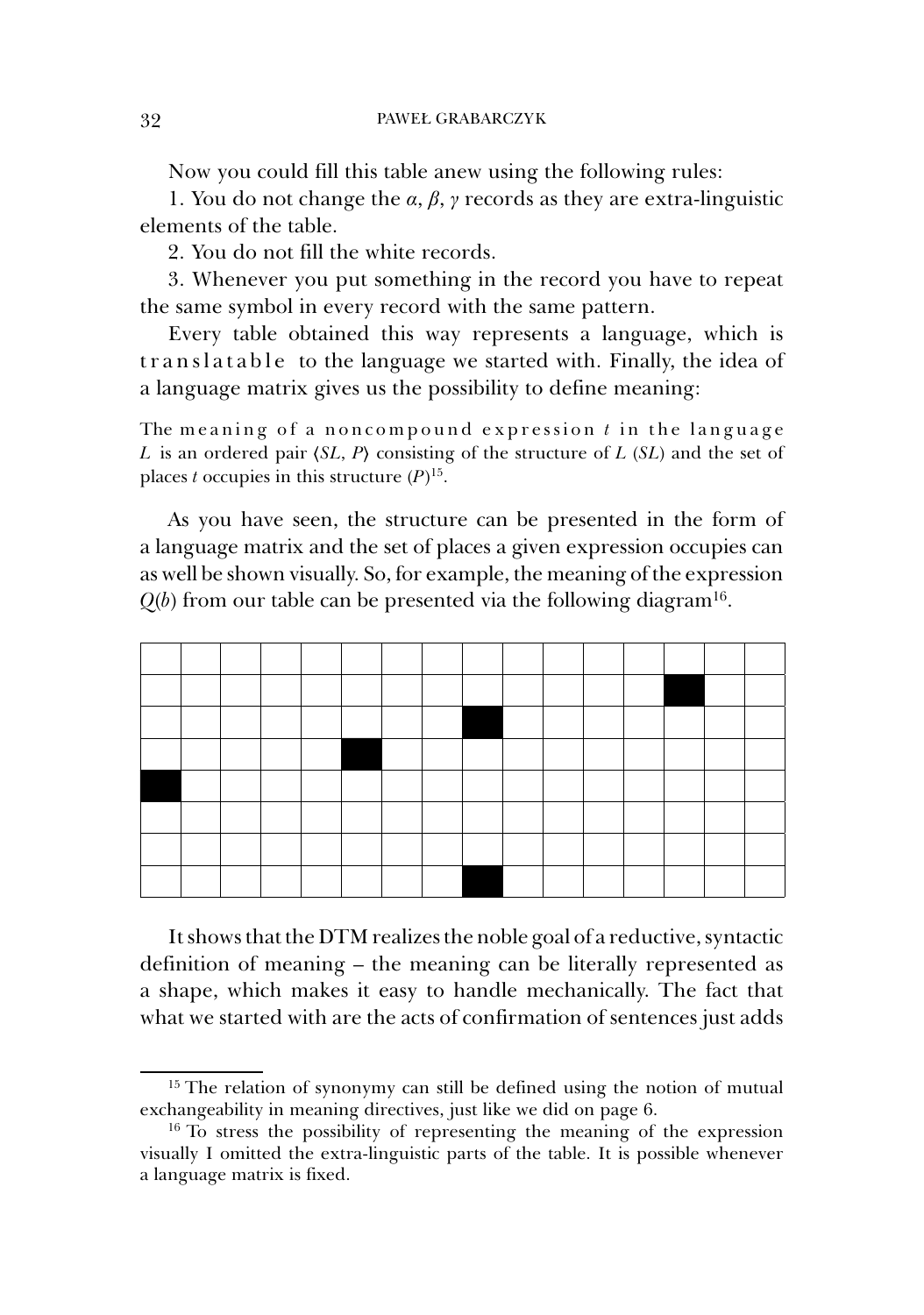a dash of pragmatics to the definition. Because of this, the DTM could not be called a purely syntactic theory. The fact remains, though, that it is a theory in which no part uses any semantic notion. It is an idea entertained by many, but I guess that it is summed up most eloquently by Chomsky:

It is possible that natural language has only syntax and pragmatics; it has a "semantics" only in the sense of "the study of how this instrument, whose formal structure and potentialities of expression are the subject of syntactic investigation is actually put to use in a speech community" (Chomsky 1995).

It is important to realize that even though the language matrix contains an extra-linguistic part, the theory does not stipulate that any of the expressions present in the matrix refer to these extra-linguistic elements. Moreover, even if the theory deals with the confirmation of sentences, in no part does it assume the sentences to be true. You might assume that they are held to be true by the users but it would be an additional assumption the theory does not depend on.

# 2. DIRECTIVAL THEORY OF MEANING CHALLENGED

Ironically, this attractive feature of the DTM (its independence from reference) is exactly what killed it. It happened because of a very simple example that Alfred Tarski confronted Ajdukiewicz with (he did so in a conversation and it was reported many years later in (Ajdukiewicz 1978c)). Consider a very simple language of predicate logic (with identity) and add to it two new axiomatic directives:

$$
A \neq B
$$
  

$$
B \neq A
$$

*A* and *B* are extra-logical constants which appear only in these very directives. The problem is that the two expressions are mutually interchangeable in all the meaning directives of the language (because there are only two such directives and you can mutually replace them). On the other hand, we have to assume that both expressions do not refer to the same object, because it is precisely how we normally interpret the negation of the identity sign. It means that the DTM allows two expressions to have the same meaning but a different reference and it seems that we do not have any means within the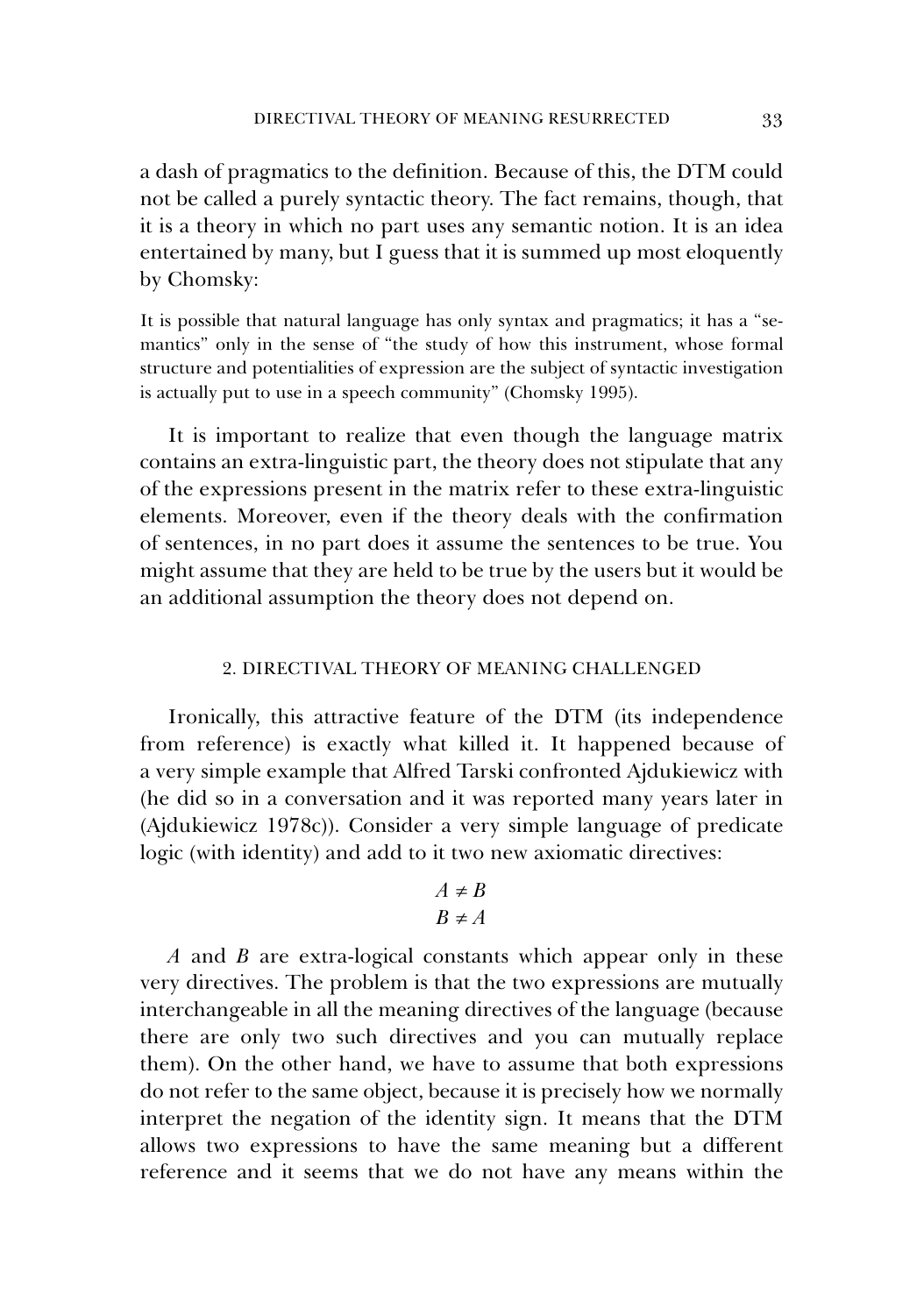theory to block this unintuitive result because the theory does not say anything about the reference of the expressions<sup>17</sup>.

It turns out that in spite of deliberately ignoring all the semantic notions Ajdukiewicz still wanted his theory to be Fregean – the meaning of the expression was supposed to determine its reference. It was so obvious to him that he did not even try to argue for it and remarked only that such a consequence was unacceptable (Ajdukiewicz 1978c). Fortunately, it is a sentiment we do not have to share today as there are at least three ways out of the trouble Tarski's example puts us in – ways which do not force us to abandon the reductive, non-semantic aspect of the DTM.

First of all, we can say that the objection works only because the example language does not contain any empirical directives. If it did, they would have differentiated the terms *A* and *B*. And in the case of uninterpreted languages there is no problem of reference anyway. This is the solution suggested by Ajdukiewicz himself (Ajdukiewicz 1978c). The question of whether this solution is effective is highly debatable though (see section 3).

The second thing we can modify is the simultaneous interchangeability requirement of the synonymy relation. It has been shown that we can modify this requirement and demand only when the terms *A* and *B* can be considered synonymous if and only if it is possible to replace  $A$  with  $B$  and then  $B$  with  $A$  (but not simultaneously) without changing the character of the directive we applied this procedure to. This means that if something has been an axiomatic directive, it remains an axiomatic directive after the replacement of the term (similarly for the other two types of directives). This solution has some disadvantages, but they will not be discussed here<sup>18</sup>.

The third, and perhaps most interesting option, is that we could simply accept and embrace this surprising consequence of the theory

<sup>&</sup>lt;sup>17</sup> It is worth noting that Tarski's example is very similar in spirit to Fodor and Lepore's objection against functional role semantics. As Fodor and Lepore rightly argue (Fodor, Lepore 1992, p. 170) the price hybrid theories pay for their flexibility is that there is nothing that prevents a given sentence having the inferential role of "4 is a prime number" but the truth conditions of "water is greenish" (as there is no necessary connection between inferential role and truth conditions).

<sup>&</sup>lt;sup>18</sup> The results in question has been published only recently by (Nowaczyk 2006) and (Buszkowski 2010). Unfortunately both articles are only available in Polish.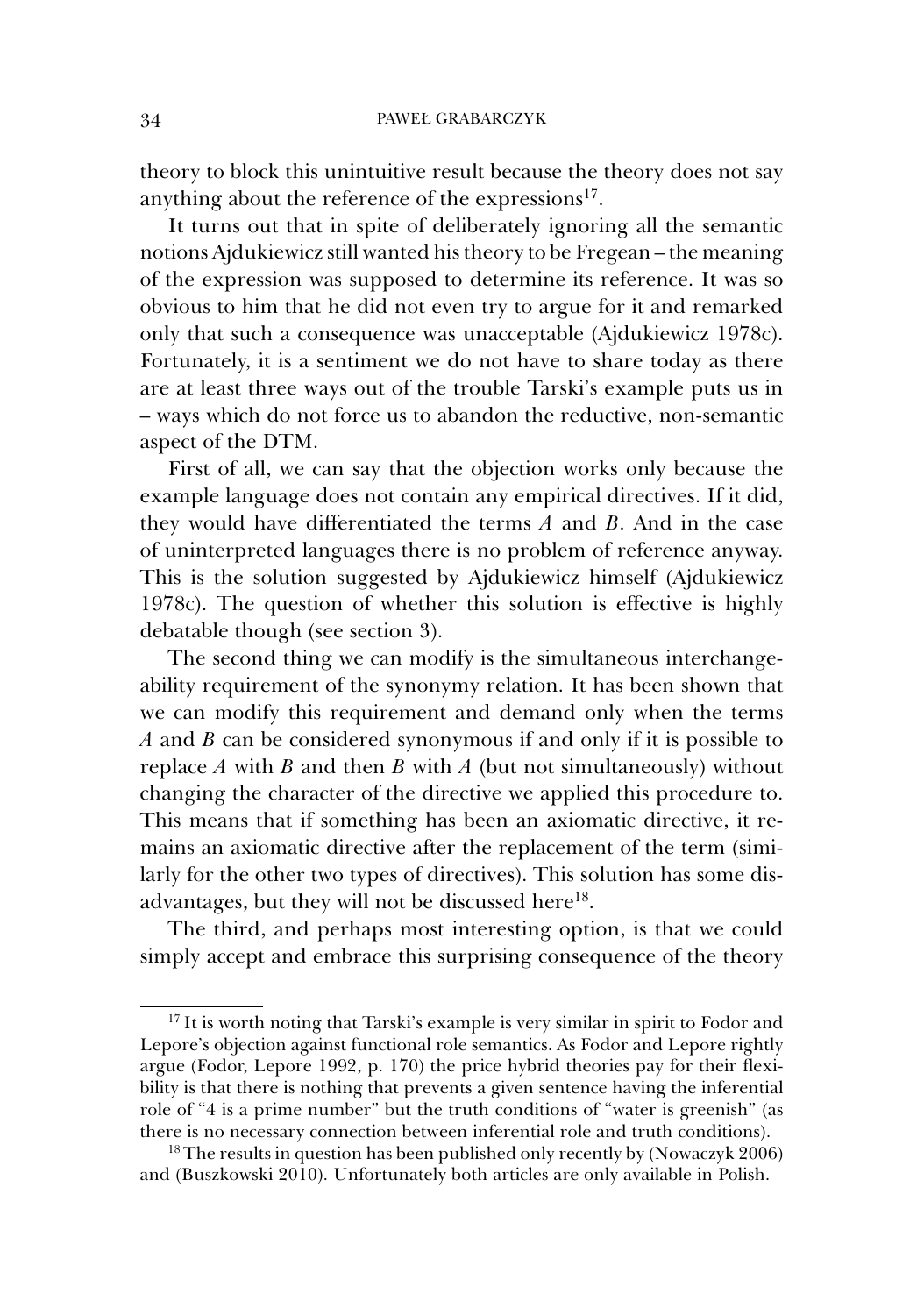– especially that it is not so surprising anymore. After all, this is what Putnam's Twin Earth thought experiment was set to do – it showed us that we do not have to hold to Fregean intuitions about the relation between meaning and reference (Putnam 1975). Could not we simply decide that a sensible strategy for a theory of meaning is to contain two parallel theories – a theory of reference and a separate theory of meaning which answers the questions about synonymy, translatability and meaningfulness of expressions?

Unfortunately the DTM has more issues than that. Specifically, there are two problematic theses it holds (one of them being an assumption, the other a consequence) which we have to analyze if the theory is to be useful for contemporary philosophers. We will refer to them later, so it might be convenient to label them:

(T1) The meaning of every word in the language changes whenever a new word is added to the vocabulary.

(T2) Syntaxes of all translatable languages have to be perfectly compatible.

(T1) is a direct consequence of definition (D2) presented above. If the meaning of a particular expression is the ordered pair of a language matrix and a set of places the expression figures in, then the meaning changes whenever the matrix changes, and the matrix changes whenever a new expression is added. It is so because the new expression has to have a set of new directives which regulate its usage and these directives have to be added to the language matrix.

(T2) follows on from the way the matrices are built and from the introduced notion of translatability. Whenever a given expression *A* is to be a translation of some term *B*, both expressions have to figure in the same places in identical language matrices. Such a strict notion of translatability does not allow the translatable expression to differ syntactically. To see why it is so let us consider the opposite situation – let us say that we found two expressions which figure in exactly the same places of their respective language matrices, but one of them is atomic and the other is not. There would have to be a place in the second matrix where the second expression was decomposed into its atomic constituents but there would be no such place in the first matrix (because there was nothing to decompose there). But if the matrices are different then the expressions are by definition not translatable.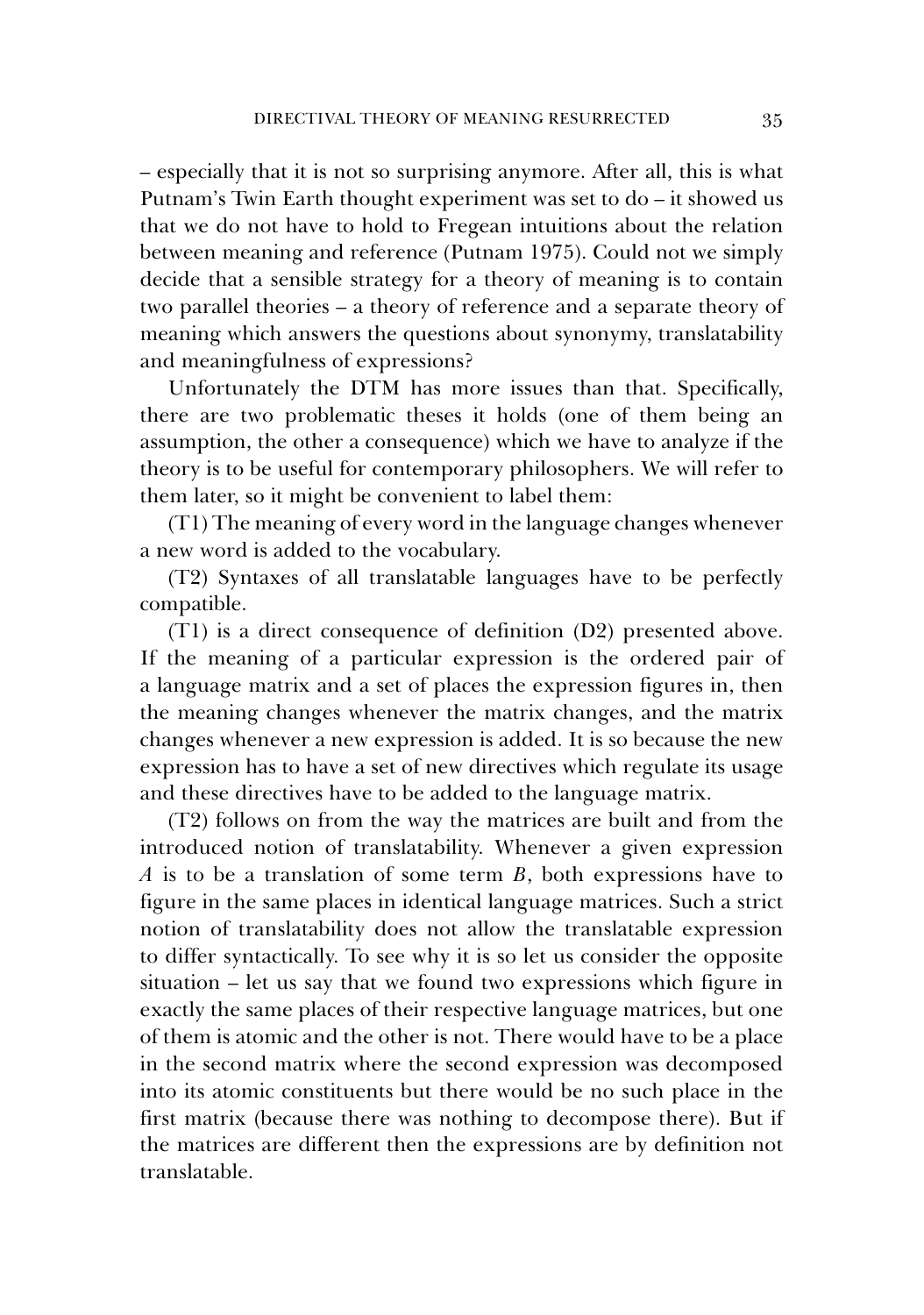It is important to stress that neither of these claims present a serious challenge to the theory – they are simply counterintuitive. Nonetheless, I believe that it is worth pointing them out and analyzing ways of dealing with them because, as I hope to show, even small modifications to these claims produce interesting and useful variants of the theory.

In order to understand how we could deal with the thesis T1 we have to introduce an important requirement that Ajdukiewicz added to the theory. As he points out the directival theory can only be formulated for languages which are coherent and closed.

A given language is coherent if every expression it contains is connected to every other expression (directly or indirectly) *via* meaning directives<sup>19</sup>.

In other words – if the language in question is coherent, we should be able to pick any expression and "reach" any other expression by "jumping" from a meaning directive to a meaning directive.

A language is closed if for every new expression, which is to be introduced to it, it already contains an expression synonymous with it.

In other words – a closed language is a language that already contains all meanings which can be added to this specific language (as further enrichment would have produced either synonyms or an incoherent language).

The bad news is that Ajdukiewicz's requirement creates bigger problems than the problem we wanted to solve with its help (thesis T1). The second requirement is simply much too strong – there are no existing closed languages and, what is worse, we could not create a closed language even if we wanted to (see Buszkowski 2010).

## 3. DIRECTIVAL THEORY OF MEANING RESURRECTED

In the remaining part of this paper I am going to show how we can utilize DTM as an interpretative tool for other theories of meaning – theories which often lack the precision of Ajdukiewicz's account and

<sup>&</sup>lt;sup>19</sup> Two expressions are directly connected if they figure together in a single meaning directive. Expressions *A* and *B* are indirectly connected if they are not directly connected but there exists an expression *C* such that *A* and *B* are directly connected to *C*.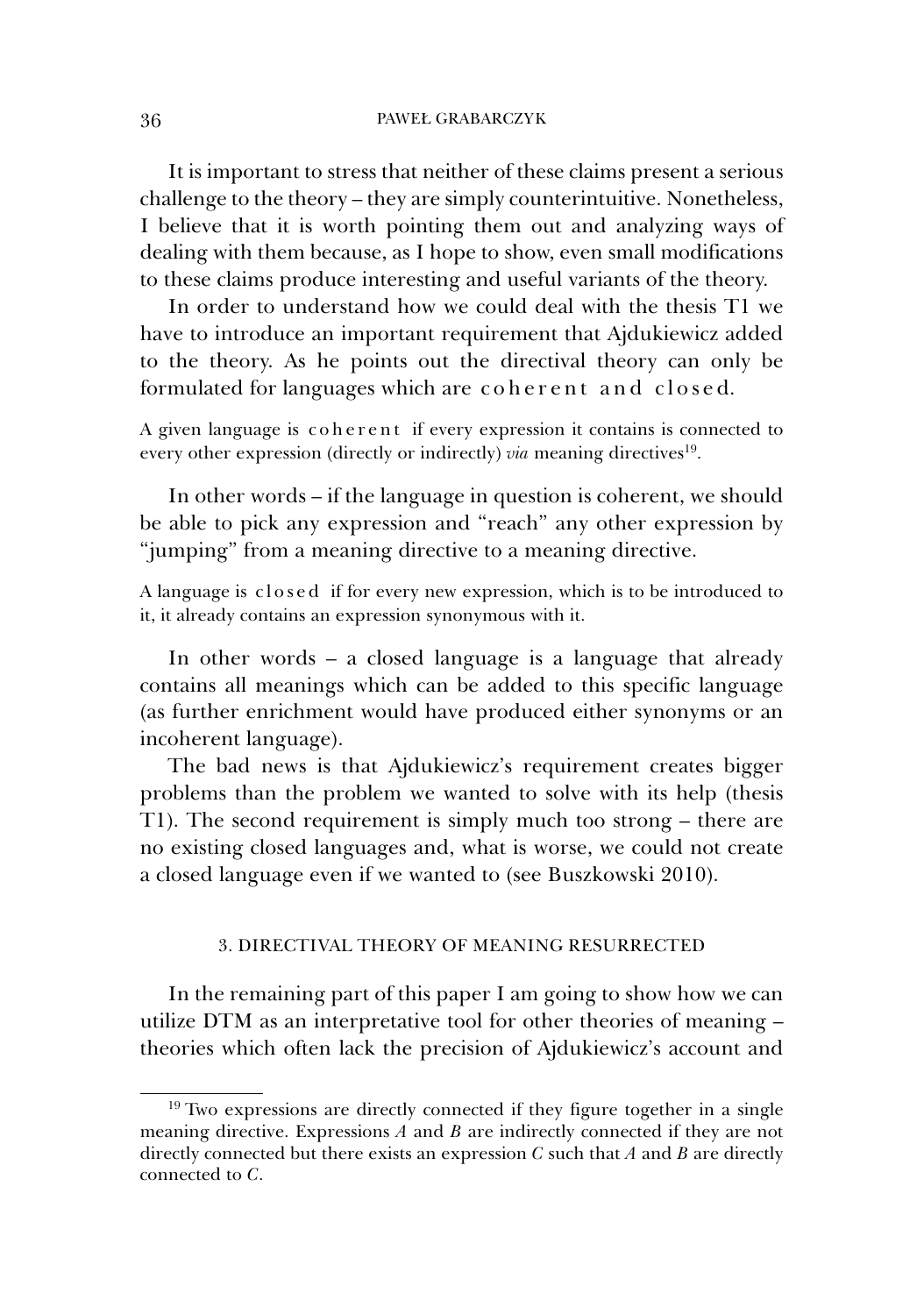which can be seen as sketches DTM fleshes out. What Ajdukiewicz's theory can provide here is showing something which other theories only hint at.

Let us start with a suggestion, which, I hope, will be rather obvious for the reader – the possibility of treating DTM as a theory of narrow content. Let us use the example of Sellars-Block's account<sup>20</sup> because the similarity between it and the DTM is striking. Sellars introduced four types of language rules, depending on whether the character of the stimulus provided for the user and her response is linguistic or not (Sellars 1963). There are three obvious possibilities:

- 1. Extra-linguistic stimulus linguistic response.
- 2. Linguistic stimulus linguistic response.
- 3. Linguistic stimulus extra-linguistic response. There is also a fourth, less obvious option:

4. Any stimulus – linguistic response<sup>21</sup>.

It is not hard to see that 1. can be understood as empirical directives, 2. as inferential directives and 4. as axiomatic directives. There is nothing similar to 3. in the DTM but what prevents us from adding a new type of directive to the theory<sup>22</sup>? This new category of directives could be called imperative directives  $-$  they instruct the speaker to perform a certain action whenever she acknowledges a certain sentence by confirming it.

Now, the idea Block adds to the mix is that language described this way can be understood as a network of inputs and outputs which in turn enables us to define the narrow content of an expression (or its "conceptual role", as Block prefers to call it) as a role the expression plays in this computational structure (Block 1986). The problem with this account is that, while attractive, it does not show us how exactly a set of user actions (sentence confirmations) translates into a network of interrelated expressions of the language. Is the network just a set of beliefs connected by their inferential roles? If so, which ones – all of them? Maybe they should be decomposed somehow or perhaps even translated into language of thought? It is precisely what language matrices can help us with. They start with a set of pragmatic

<sup>20</sup> This account is neatly summarized in (Putnam 1991).

<sup>&</sup>lt;sup>21</sup> Sellar calls this type of rule a "free rule".

<sup>&</sup>lt;sup>22</sup> In fact adding new directive types is a very natural way of extending the theory and deserves further inquiry.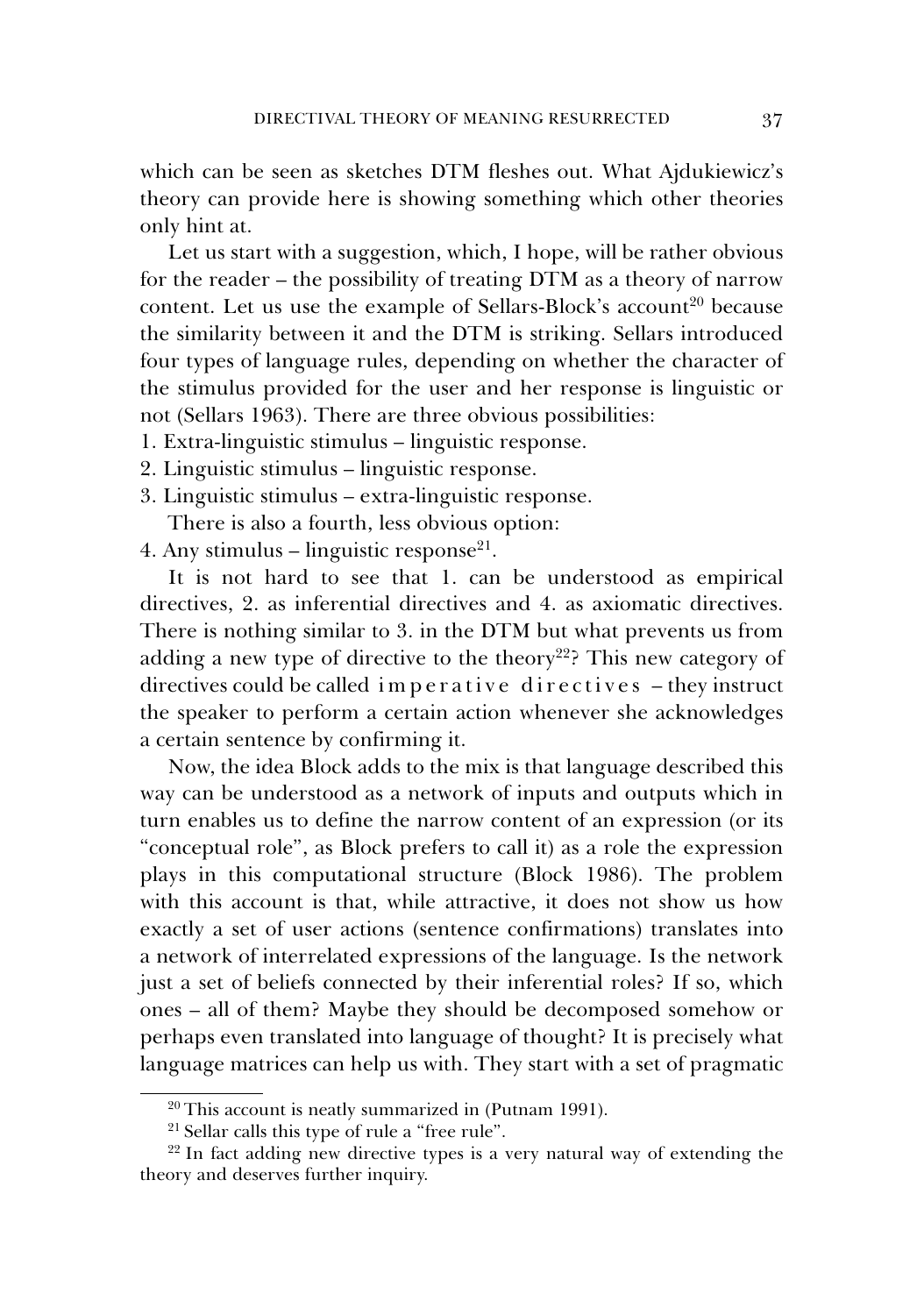phenomena and then break it down into syntactic constituents of expressions enabling us to see the mechanism that underlies the phenomenon of narrow content.

Speaking of the language of thought – arguably the biggest flaw of this hypothesis is the elusiveness of the language it postulates. What does it look like? What is the ontological status of its expressions? What exactly are its meanings and how can they determine the meanings of natural languages? To see how the DTM could help here let us modify the idea of closed languages and introduce a more liberal (and realistic) notion of semantically predetermined languages.

A language is semantically predetermined if every new expression introduced to the language is synonymous with a compound expression built from the expressions the language already contains.

What we mean by that is that even if the language does not contain a proper synonym for the new expression, its meaning can be construed out of the language's existing expressions and this is exactly what Fodor assumes (Fodor 1975). The other thing we have to change is  $(T2)$  – we have to decide which syntaxes of translatable languages do not have to be identical. Instead, we assume only that the syntaxes are compatible in a sense that the differences they demonstrate are only superficial and what is important is the identity of deep syntactic structures of both languages $23$ . It is possible that it is a solution Ajdukiewicz tacitly assumed anyway. Consider the way we build language matrices. What we look for in sentences are connectives, their arguments, their ordering and nothing else. Ajdukiewicz was a pioneer of categorial grammars so it is possible that he assumed that a working theory of meaning presumes a developed theory of universal grammar. In other words – categorial grammar could be thought of as a description of the surface grammar of two languages that is general enough so it abstracts away from unimportant details and enables us to represent two superficially syntactically different expressions as expressions of the same type. What we end up with, then, is a theory which fits the language of thought hypothesis quite well because it gives us the answer it lacked – it shows how the semantic structure of the language can be

<sup>&</sup>lt;sup>23</sup> One notable complication is that the relation between a given language and the language we use to show its deep structure could not be explained by the same notion of translation we use in the DTM, but it is a small price to pay.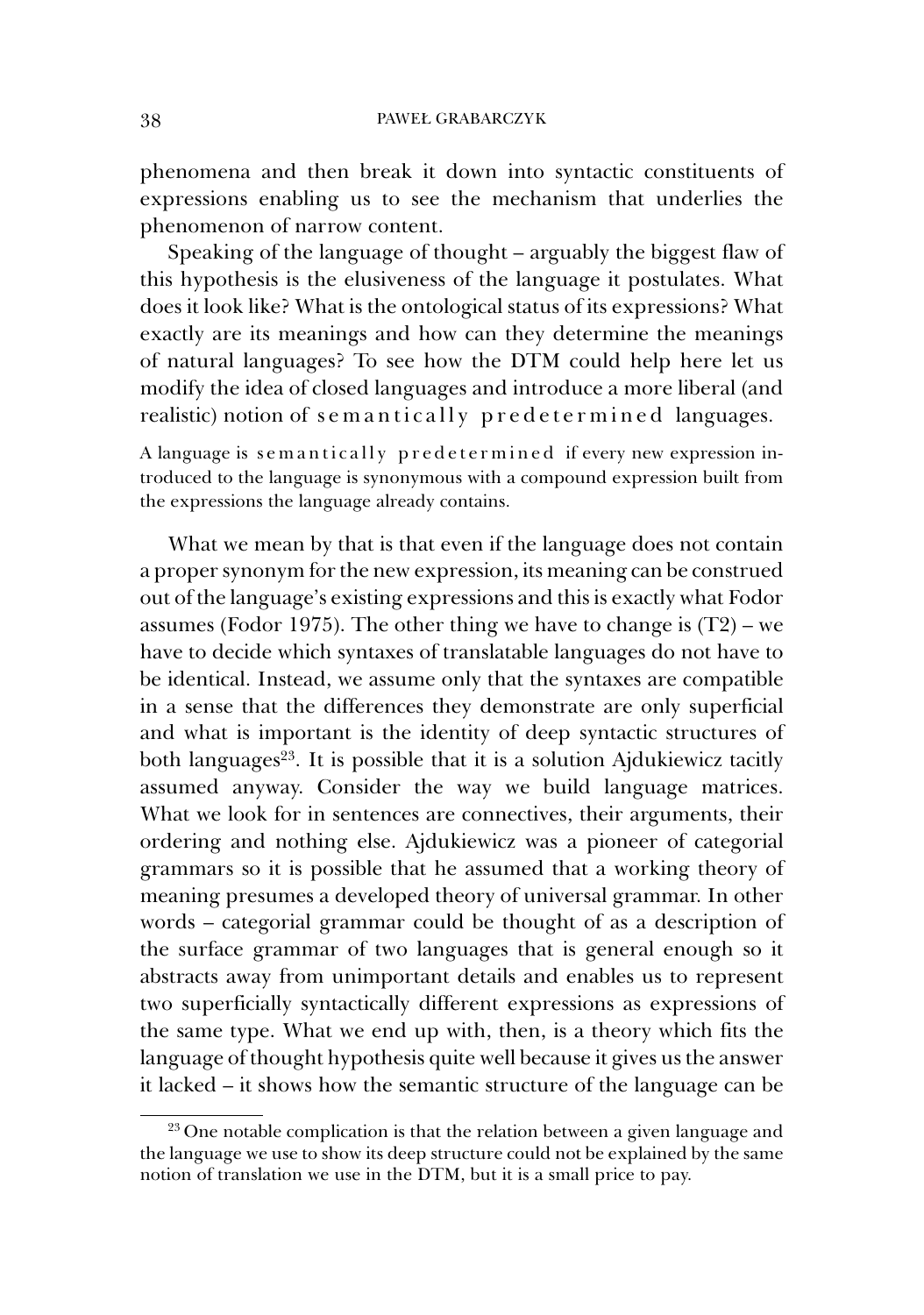construed out of its non-semantic aspects. Moreover, it gives us the much needed model of linguistic structure which contains no actual labels or sentences but is still compatible with many different sets of such labels and predetermines the relations between them. The result is a detailed functional model for LOT. We can postpone the question of what the expressions of this language actually are. Instead we point at an expressionless language matrix (similar to the one presented in Table 3) and say only that LOT is anything that works "like that". As a functional semantics the DTM is compatible with different answers to the question about actual expressions. They can turn out to be patterns of firing neurons or parts of the brain or whatever else.

Another theory that could benefit from the DTM is Quine's behavioral theory of meaning. For the DTM to be useful here we would have to modify the requirement of coherency a bit. Let me digress for a second and say a few things about the notion of coherency I introduced earlier, because it proves to be even more useful than Ajdukiewicz had assumed. One disappointing aspect of the DTM I did not talk about is that although it provides the notions of translatability and synonymy, it does not give us any clue as to what it is for a given expression to simply "have a meaning" (as opposed to nonsense words). Does it suffice for an expression to simply be a part of a language matrix? This is where the notion of coherency can help: we can simply assume that an expression is meaningful if it is a part of a coherent language (which means that it is somehow connected to all the other expressions of the language). The problem with this idea is that it renders all the expressions meaningful. Consider the axiomatic directive of identity. The directive instructs the user to confirm every substitution of the formula  $x = x$  regardless of the circumstances. What it means is that for every expression of the language there exists a meaning directive of the form  $x = x$  where the expression is substituted for *x*. It follows that every expression is directly connected to the identity sign and the identity sign is directly connected to every other expression in the language. But it means that every expression is indirectly connected to any other expression.

Now, getting back to Quine's theory – instead of assuming, as we did above, that the meaningfulness of an expression depends on the number of connections to all the other expressions, we should focus only on selected connections, namely on the connections with the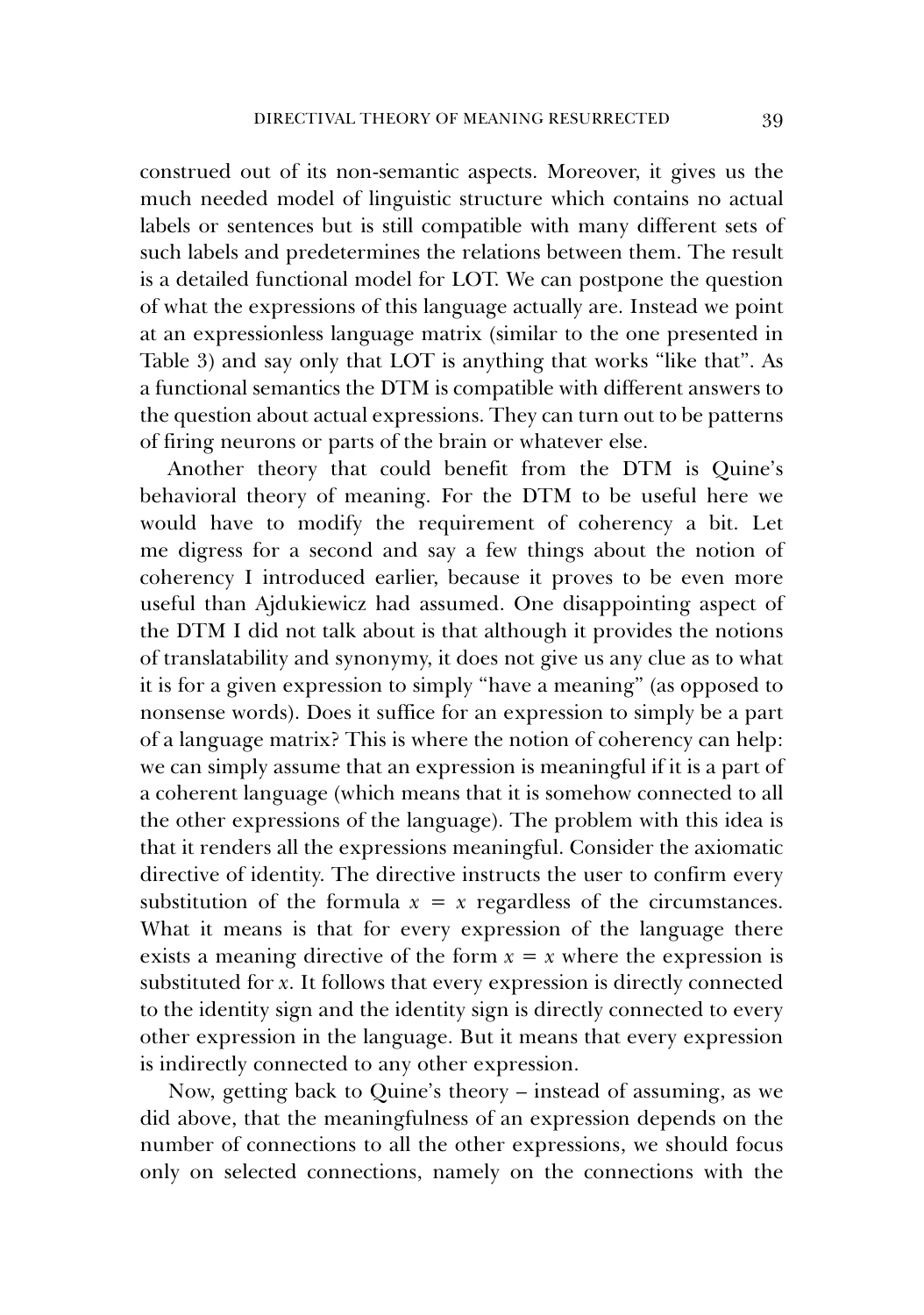non-linguistic, empirical parts of the table (that is the part specified in empirical directives, denoted by Greek letters in matrices). This way we could easily provide an explication for Quine's stimulus me aning. Note that by doing that we do not have to give up the non-semantic aspect of the theory because Quine's behavioral account does not imply that the expressions refer to stimuli.

If we allow for this modification of the DTM what we get in return is a theory which can be very well understood as a description of the manual constructed by Quine's radical translator. Remember that what the translator was supposed to do was to collect data on sentence confirmation. He collected the sentences which were confirmed in every situation, sentences which were confirmed after certain different sentences were confirmed and sentences which were confirmed whenever the empirical situation was such-and-such (Quine 2013). It is not hard to see that these three sets of data can be treated as our axiomatic, inferential and empirical meaning directives. Once again – the point here is that this convergence of theories goes far beyond a mere analogy. The DTM can be used to explain the idea which was originally rather vague – the idea of a translation manual (as created by a radical translator). The translation manual is a mapping of two different sets of expressions into a common language matrix.

Compatibility between the DTM and Quine's account is so great that we can easily recreate the infamous consequence of the latter theory, namely the indeterminacy of translation thesis. Let us get back to Tarski's counterexample. One way of looking at the problem it poses is that DTM allows for two expressions to be synonymous contrary to the beliefs of language users. If two expressions play the same role in a language (that is: figure in the same directives in the same places) they are synonymous no matter what. They are synonymous even if no one knows about it. They are synonymous even if the language users believe they are not synonymous! The latter happens when two expressions function the same way but one of the directives specifies that they are not identical (in these very words). A very well-known example of this is Putnam's elm/oak distinction (Putnam 1975, p. 226). If a given language<sup>24</sup> does not have tools to

<sup>&</sup>lt;sup>24</sup> In Putnam's example they are, of course, idiolects. Although DTM has been originally construed as a theory of language and we retained this aspect of the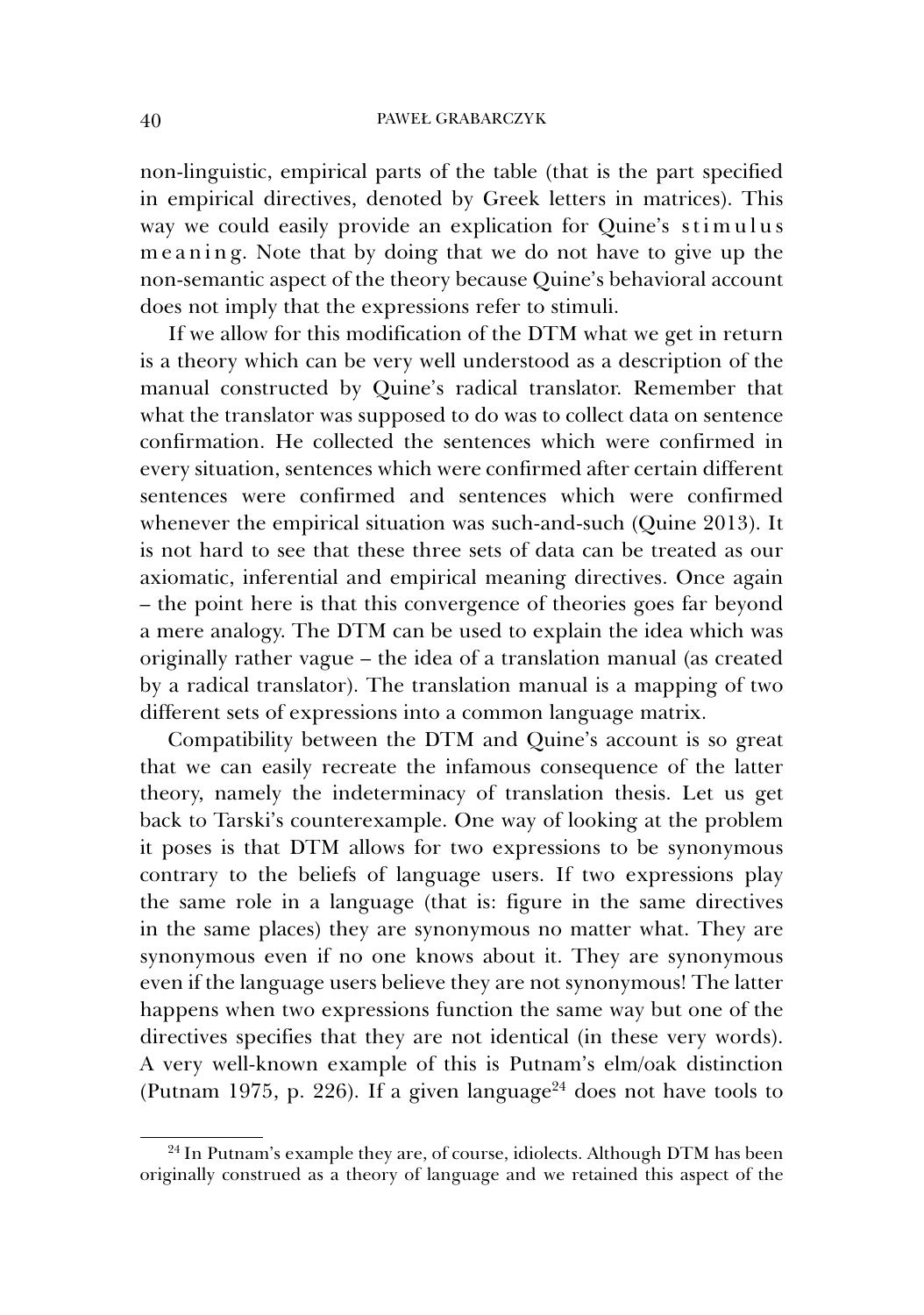differentiate between two meanings, than an empty claim that they are different will not change anything. After all – the very claim still says the same thing about each expression. Let us call this peculiar type of synonymy tacit  $sy \, n \, o \, n \, y \, m \, y$ .

To see how it generates the indeterminacy thesis consider two languages:  $L_1$  and  $L_2$ . Let us say that they are translatable (in the specified sense) and that they both contain tacit synonyms: In  $L<sub>1</sub>$ ,  $A_1$  and  $B_1$  are synonymous and correspondingly in  $L_2$ ,  $A_2$  and  $B_2$ are synonymous. Now the problem is that if you assume that  $A_1$  is a translation of  $A_2$ , then, because  $B_2$  is a synonym of  $A_2$ ,  $B_2$  is just as good a translation of  $A_1$  as  $A_2$  is. Of course we might rightfully say that it does not matter whether we translate  $A_1$  to  $A_2$  or to  $B_2$  – all of these expressions are synonymous. The only thing we have to remember is that we keep the structure intact (so both languages still contain a pair of synonymous expressions). There is no "fact of the matter" as to which translation is better – both are just as good (unless you treat homonymy as a sufficient reason). But this is exactly how some of the researchers interpret the indeterminacy thesis (Field 2001, p. 282). Indeterminacy of translation does not present any genuine skeptical worry. The only thing it does is to subvert our expectations towards meaning.

Additionally, we have to realize that that the language we analyze might contain synonyms on various levels. It can have one-onone mappings that we have just discussed but it could also contain surprising mappings where a single expression figures in the same set of places as a different, syntactically complex expression. Let us call it s y n t a c t i c a l t a c i t s y n o n y m y. This is something Ajdukiewicz did not foresee but there are no reasons as to why such a situation could not happen. For example, we could realize that for every sentence which figures in language directives and contains the word "a rabbit" there is an analogous sentence which contains a complex expression "an organized set of rabbit parts". The important difference between the current situation and the case of simple tacit synonymy we discussed in the preceding paragraph is that a syntactical tacit synonymy is much more bewildering to us than a normal tacit synonymy. We believe that

theory in this paper, it is worth pointing out that the theory can be easily tailored to function as a theory of idiolects.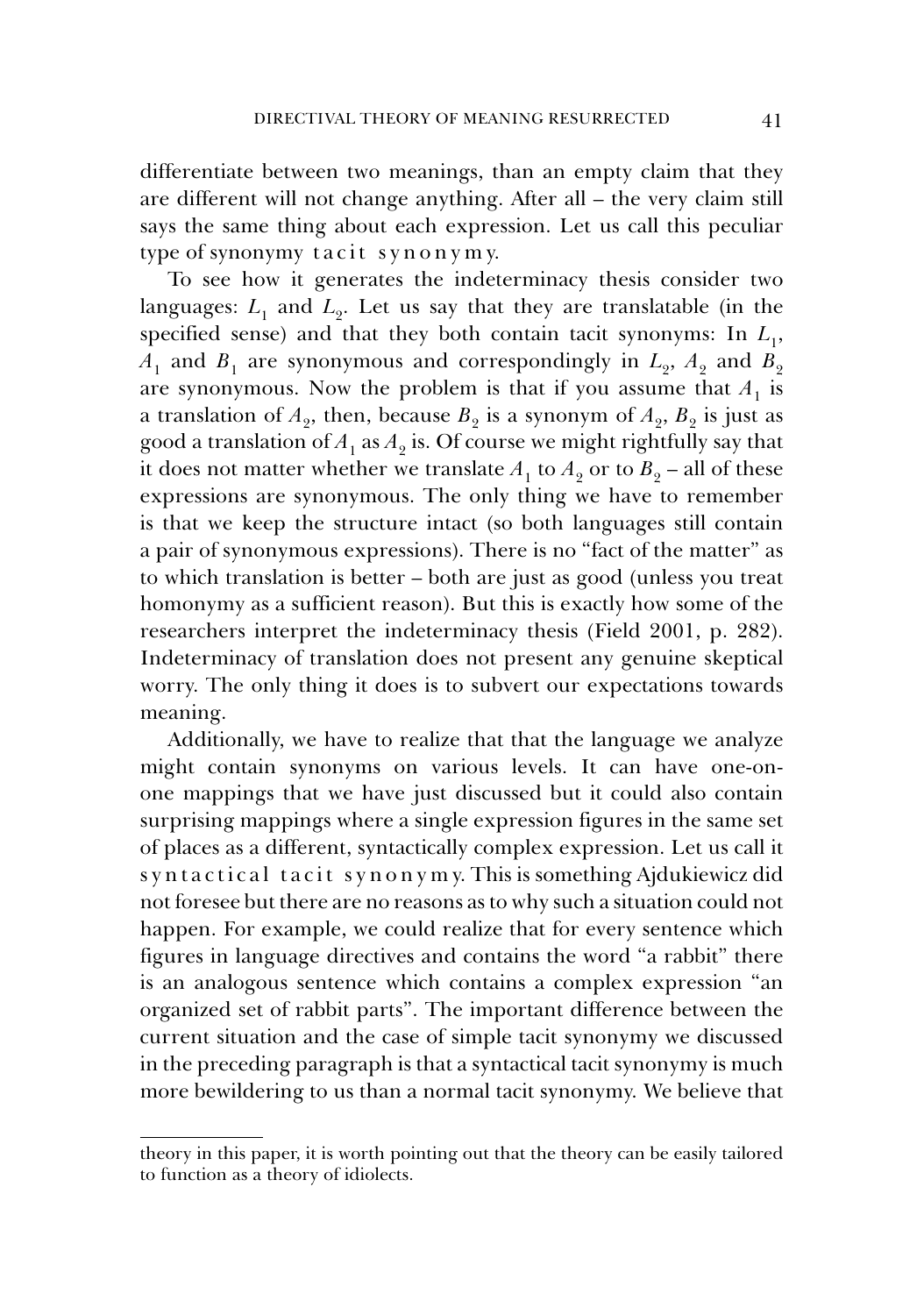there is a difference between rabbits and organized rabbit parts but try as we might, we cannot find directives to support this assumption. Tacit synonymy of syntactically different expressions can then be understood as the main mechanism of indeterminacy of translation.

What I wanted to show in this paper (apart from presenting a version of the DTM better suited for contemporary readers) is that the main reason why DTM had been abandoned by its creator and largely forgotten, namely because of the Tarski objection, is not very serious anymore, because we learned a few lessons along the way and no longer expect the theory of meaning to be also a theory of reference. The other problematic aspects of the DTM can be interpreted as challenges to be met by different, enhanced versions of the theory. Such enhanced versions can then be used as explications of existing ideas, like the notion of n a r row content (understood as a product of language rules), or as a framework for the behavioral theory of meaning or as a model for the language of thought hypothesis. The Directival Theory of Meaning is worth resurrecting because it can provide much needed details for propositions which are notoriously presented as sketches or outlines of possible future theories rather than as full-blown accounts.

#### **REFERENCES**

- Ajdukiewicz, K. (1934), "Sprache und Sinn", *Erkenntnis* 4(1), pp. 100–138.
- Ajdukiewicz, K. (1978a), *Language and Meaning*, in: J. Giedymin (ed.), *The Scientific World-Perspective and Other Essays, 1931–1963*, Dordrecht: Springer, pp. 35–66.
- Ajdukiewicz, K. (1978b), *On The Meaning of Expressions*, in: J. Giedymin (ed.), *The Scientific World-Perspective and Other Essays, 1931–1963*, Dordrecht: Springer, pp. 1–34.
- Ajdukiewicz, K. (1978c), *The Problem of Empiricism and the Concept of Meaning*, in: J. Giedymin (ed.), *The Scientific World-Perspective and Other Essays, 1931–1963*, Dordrecht: Springer, pp. 306–319.
- Ajdukiewicz, K. (1985a), *Język i znaczenie*, in: *Język i znaczenie*, vol. 1, Warszawa: PWN, pp. 145–173.
- Ajdukiewicz, K. (1985b), *O znaczeniu wyrażeń*, in: *Język i znaczenie*, vol. 2, Warszawa: PWN, pp. 31–77.
- Block, N. (1986), "Advertisement for a semantics for psychology", *Midwest Studies in Philosophy* 10(1), pp. 615–678.
- Buszkowski, W. (2010), *O równoznaczności wyrażeń w ujęciu Ajdukiewicza*, in: J. Grad, J. Sójka, A. Zaporowski (eds.), *Nauka – Kultura – Społeczeństwo. Księga jubile-*